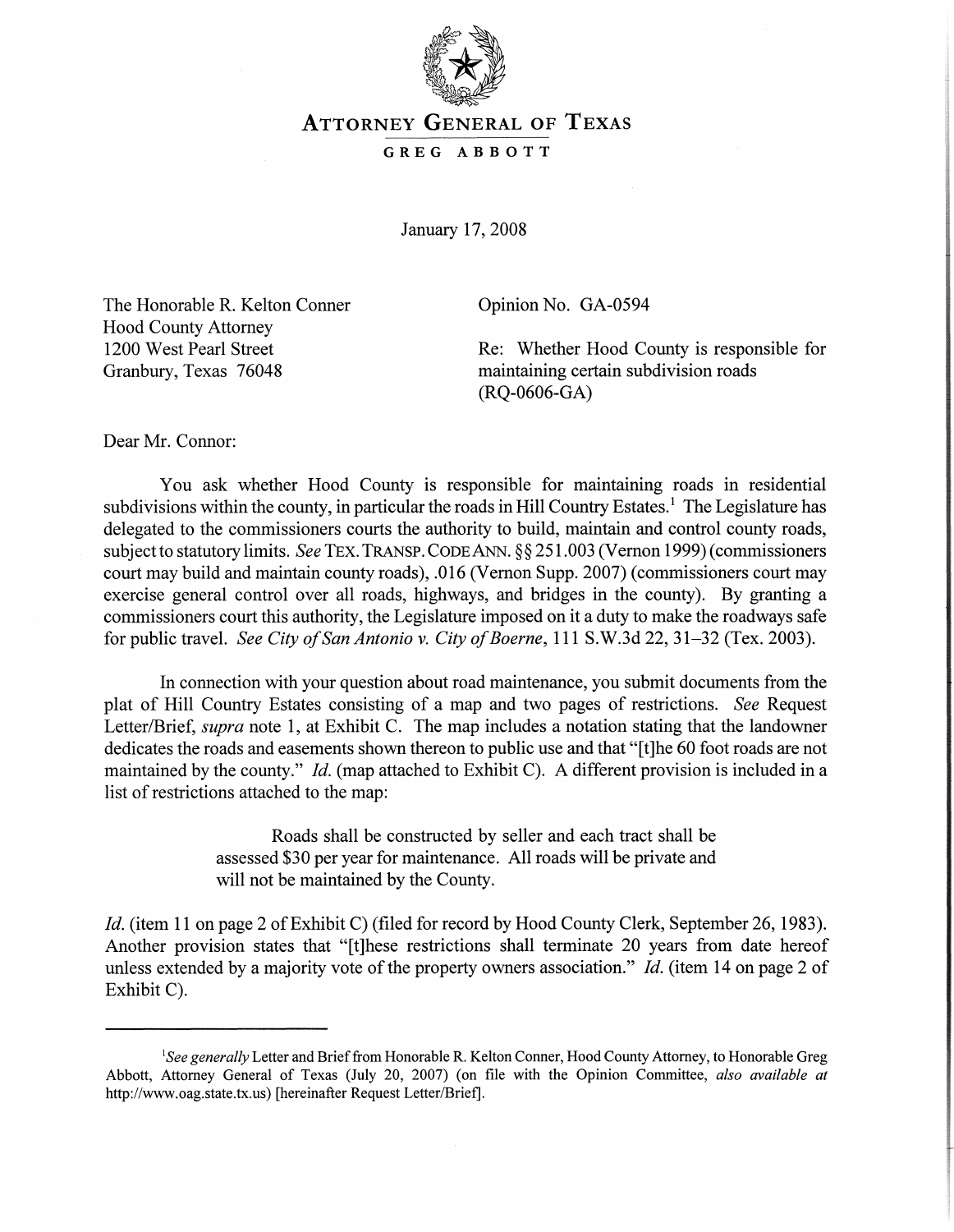You state that the Hood County Commissioners Court approved the plat on September 26, 1983. *See id.* at Exhibit B (Hood County Commissioners Court, Sept. 26, 1983 Meeting Minutes). The minutes of the commissioners court's meeting for that date list as an item for discussion and action "Subdivision Plats Presented for Approval." *Id.* All members of the commissioners court voted in favor of a motion "to approve plat of THE HILL COUNTRY." *Id.* The minutes recorded that other subdivision plats were approved and stated that "[n]one of the roads in said subdivisions were accepted by the County." *Id.* In connection with this background, you first ask whether Hood County is required to maintain the roads in Hill Country Estates.<sup>2</sup> *See id.* at 4 (Questions Presented).

We begin by summarizing the law governing county regulation of subdivisions. Local Government Code chapter 232 authorizes the commissioners court to establish requirements for subdivisions, such as the width of right-of-way on streets or roads and specifications relating to the construction of each street or road. *See* TEX. LOC. GOV'T CODE ANN. § 232.003(1)–(4) (Vernon 2005). The commissioners court may also require the landowner to execute a bond payable to the county judge or his successors with the condition "that the roads and streets and the drainage requirements for the subdivision will be constructed ... in accordance with the specifications adopted by the court; and . . . within a reasonable time set by the court." *See id.* § 232.004(5); *see also id.* § 232,0045 (financial guarantee in lieu of bond). When the owner of land located outside of city limits divides the land, he must ordinarily have a plat<sup>3</sup> of the subdivision prepared in accordance with section 232.001 if he divides it to lay out:

 $(1)$  a subdivision of the tract, including an addition;

(2) lots; or

(3) streets, alleys, squares, parks, or other parts of the tract intended to be dedicated to public use or for the use of purchasers or owners of lots fronting on or adjacent to the streets, alleys, squares, patks, or other parts.

## *Id.* § 232.001(a).

The plat must be filed and recorded with the county clerk of the county in which the tract is located, subject to the filing and recording provisions of Property Code section 12.002. *See ide* §232.001 (d)-(e); *see also* TEX. PROP. CODE ANN. § 12.002 (Vernon Supp. 2007). As a prerequisite to recording the plat with the county clerk, the commissioners court of the county where the land is

 $2$ You ask if Attorney General Opinion GA-0513 (2007), which deals with a subdivision road in which the public has acquired an interest, establishes county responsibility for Hood County subdivision roads. *See* Request Letter, *supra* note 1, at 4.

 $3$ Local Government Code section 232.021(8) defines "plat" as "a map, chart, survey, plan, or replat containing a description of the subdivided land with ties to permanent landmarks or monuments." TEX. LOC. GOV'T CODE ANN. § 232.021(8) (Vernon 2005).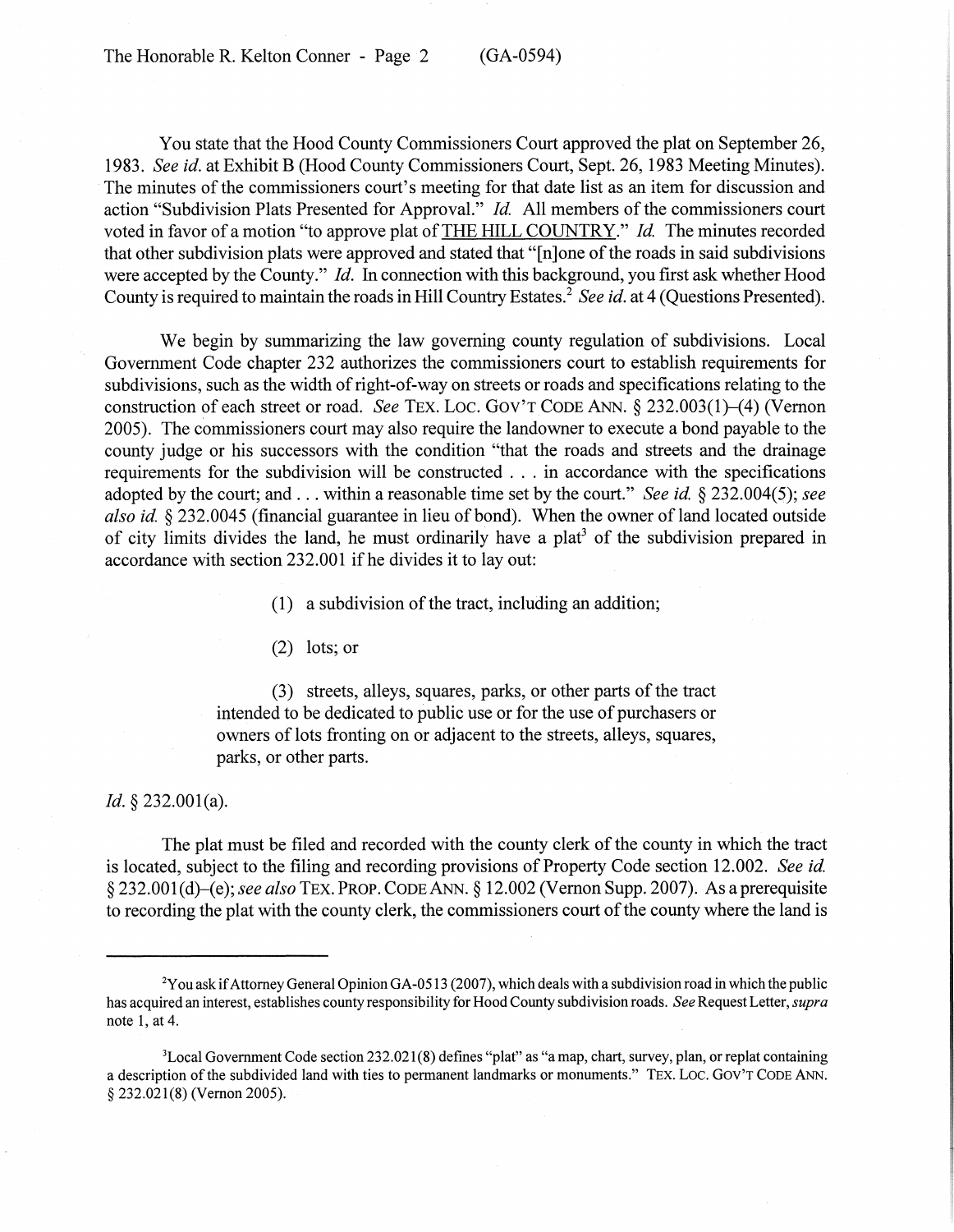located must approve the plat. *See* TEX. Loc. GOV'T CODE ANN. § 232.002(a) (Vernon 2005). The commissioners court may refuse to approve a plat ifit does not meet the requirements prescribed by or under chapter 232 or if any bond required under the chapter is not filed with the county. *See id.* Once a person who seeks to file and record a plat has complied with the statutory requirements, the commissioners court has a ministerial duty to approve the plat and thus authorize its filing. *See Comm'rs Ct.* V. *Frank Jester Dev. Co.,* 199 S.W.2d 1004,1007 (Tex. Civ. App.-Dallas 1947, writ ref'd n.r.e.).

A commissioners court's approval of a plat allows it to be filed in the county records, but it does not convert private roads represented on the plat into county roads or impose on the county a duty to maintain them. *See id.* Hood County's acquisition of a public interest in a private road is governed byTransportation Code chapter 281, which appliesto counties with a population of50,000 or less. *See* TEX. TRANSP. CODE ANN. § 281.001 (Vernon 1999). The predecessor of chapter 281, adopted in 1981, applied to Hood County when the Hill Country Estates platwas filed in 1983.<sup>4</sup> *See* Act of June 1, 1981, 67th Leg., R.S., ch. 613, § 6, 1981 Tex. Gen. Laws 2412, 2413 (current version at TEX. TRANSP. CODE ANN. § 281.001 (Vernon 1999)). The predecessor of Transportation Code section 281.002 provided that a county may not acquire any public interest in a private road except by "(1) purchase; (2) condemnation; (3) dedication; or (4) adverse possession." *See id* § 2(a), at 2412 (amended 1985) (current version at TEX. TRANSP. CODE ANN. § 281.002 (Vernon 1999)). A public interest once established in accordance with the predecessor law had to be recorded in the records of the commissioners court of the county in which the road was located. *See id.* § 2(b), at 2412 (amended 1985) (current version at TEX. TRANSP. CODE ANN. § 281.005 (Vernon 1999)). Under the predecessor law, neither the use of a private road by the public with the owner's permission nor maintenance of a private road with public funds was sufficient to establish adverse possession. *See id.* § 5, at 2413 (current version at TEX. TRANSP. CODE ANN. § 281.004 (Vernon 1999)). Since 1985, a county has been able to acquire a public interest in a private road by adverse possession only with a court's "final judgment of adverse possession." Act of May 27, 1985, 69th Leg., R.S., ch. 509,§ 1,1985 Tex. Gen. Laws 2099,2099 (current version at TEX. TRANSP. CODE ANN. § 281.002 (Vernon 1999)).

You have provided no information suggesting that Hood County obtained an interest in the Hill Country Estates roads by the statutorily required methods of purchase, condemnation, or adverse possession. We will thus consider whether the county acquired a public interest in these roads by the remaining authorized method of dedication.

The predecessor of chapter 281 defined "dedication" as "the explicit, written communication to the commissioners court of the county in which the land is located of a voluntary grant of the use of a private road for public purposes." Act of June 1, 1981, 67th Leg., R.S., ch. 613, § 1, 1981 Tex. Gen. Laws 2412, 2412 (current version at TEX. TRANSP. CODE ANN. § 281.003 (Vernon 1999)). It thereby abolished the common-law doctrine of implied dedication in counties with a population of

<sup>4</sup>The population of Hood County was 17,714 in 1980. *See* United States Census Bureau, U.S. Dep't of Commerce, Population ofCounties by Decennial Census: 1900 to 1990, *available at*http://www.census.gov/population/ cencounts/txI90090.txt (last visited Jan. 8, 2008).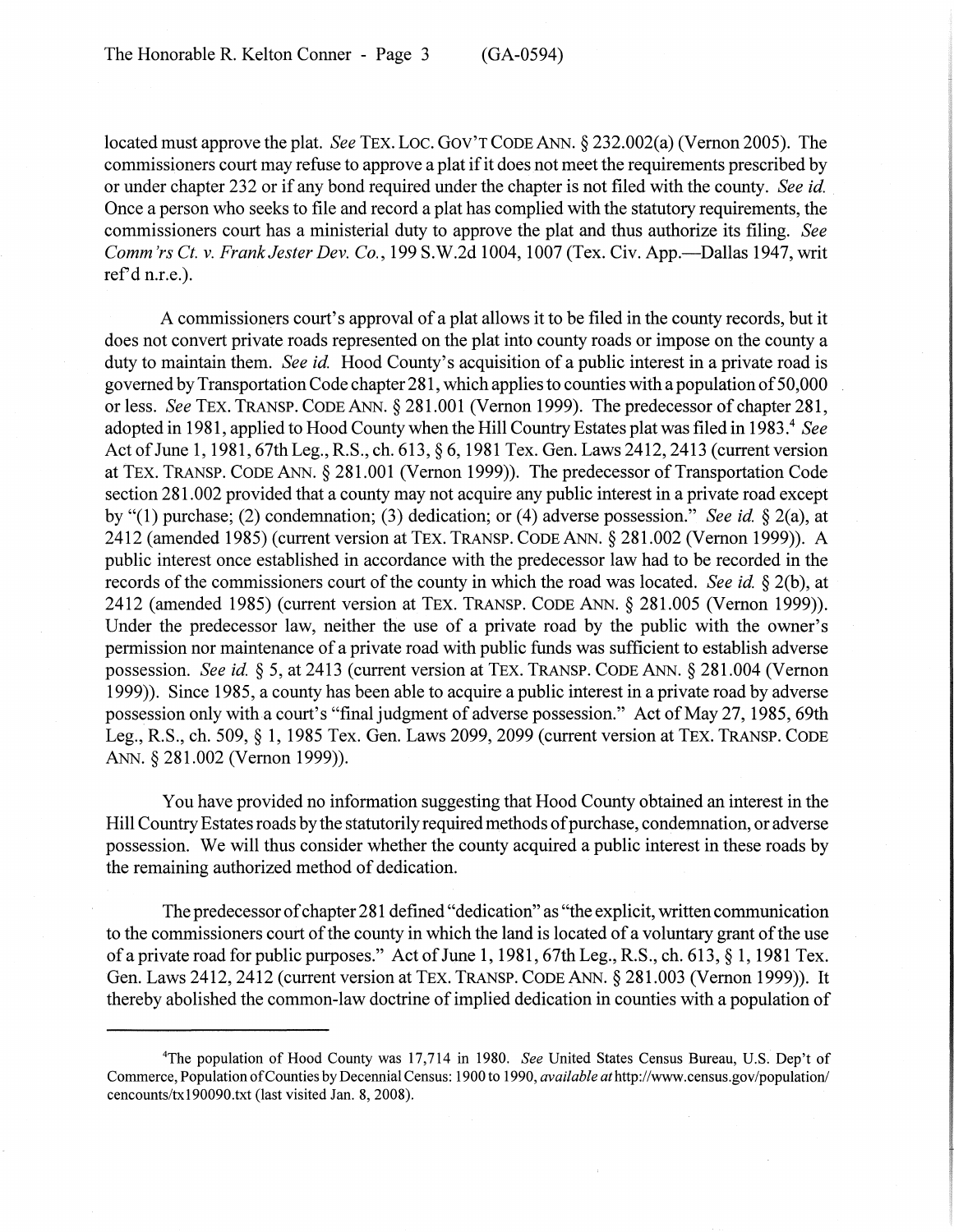less than 50,000, as of its effective date of August 31, 1981. *See Lindner* v. *Hill*, 691 S.W.2d 590, 592 (Tex. 1985). A landowner's dedication ofroads for public use will moreover not be effective unless it is accepted on behalf of the public. *See Ford v. Moren*, 592 S.W.2d 385, 390 (Tex. Civ. App.—Texarkana 1979, writ ref'd n.r.e.). "The recording of a map or plat which shows streets or roadways thereon, without more, does not constitute a dedication, as a matter of law, of such streets as public roadways." *Id.* at 390 (quoting *Aransas County v. Reif*, 532 S.W.2d 131, 134 (Tex. Civ. App.-.Corpus Christi 1975, writ refd n.r.e.)); *see Frank Jester Dev. Co.,* 199 S.W.2d at 1007.

As we have observed, a note on the plat states that "The Hill Country, Ltd. is the owner of the land shown hereon and does hereby dedicate for public use the roads and easements as shown on the above map" and that "[t]he 60 foot roads are not maintained by the county." Request Letter/Brief, *supra* note 1, at Exhibit C (map attached to Exhibit C). However, the restrictions attached to the plat include the conflicting statements that "[r]oads shall be constructed by seller and each tract shall be assessed \$30 per year for maintenance" and that "[a]ll roads will be private and will not be maintained by the County." *Id.* (item 11 at page 2 of Exhibit C and attached map); see *generally Ford,* 592 S.W.2d at 392 (there are many subdivisions in which the streets are owned and maintained by the subdivision for the private use of persons owning lots in the subdivision). Yet another provision states that "[t]hese restrictions shall terminate 20 years from date hereof unless extended by a majority vote of the property owners association." Request Letter/Brief, *supra* note 1, at Exhibit C (item 14 at page 2 of Exhibit C). Given the conflicting statements on the plat and in the restrictions, we cannot say that there is an "explicit, written communication to the commissioners court . . . of a voluntary grant of the use of a private road for public purposes."<sup>5</sup> *See* Act of June 1, 1981, 67th Leg., R.S., ch. 613., § 1, 1981 Tex.. Gen. Laws 2412, 2412 (current version at TEX. TRANSP. CODE ANN. § 281.003 (Vernon 1999)). We see no basis in the information you have provided for concluding that the roads in Hill Country Estates were dedicated to Hood County.

Moreover, even if the roads in question were dedicated to the public, they would not be county roads unless the commissioners court accepted the roads into the county road system. *See Miller* v. *Elliott,* 94 S.W.3d 38, 45 (Tex. App.-Tyler 2002, pet. denied); *Frank Jester Dev. Co., 199* S.W.2d at 1006-07. "[D]edication is a mere offer" and a commissioners court's approval of a plat filing that contains a dedication does not constitute an acceptance ofthe dedication. *Langford* v. *Kraft*, 498 S.W.2d 42, 49 (Tex. Civ. App.—Beaumont 1973, writ ref'd n.r.e.; writ dism'd w.o.j.<sup>6</sup>). Until a county, through its commissioners court, accepts a public interest in a road dedicated in a plat, that road is not a county road. *See Miller,* 94 S.W.3d at 45; *Frank Jester Dev. Co.,* 199 S.W.2d at  $1006-07$ ; Tex. Att'y Gen. Op. No. GA-0139 (2004) at 4. Again, you have provided no information or evidence suggesting that the commissioners court has accepted a dedication ofroads

6Two causes were reviewed in a single opinion.

<sup>5</sup>Instruments such as dedications and restrictive covenants are subject to the general rules of contract construction. *Ostrowski* v. *Ivanhoe Prop. OwnersImprovementAss'n, Inc.,* 38 S.W.3d 248,252 (Tex. App.-Texarkana 2001, pet. denied). Thus, it may not be possible to construe them in an attorney general opinion. *See* Tex. Att'y Gen. Op. No. GA-0176 (2004) at 2 (this office does not construe the terms of a particular contract but will address applicable general legal principles).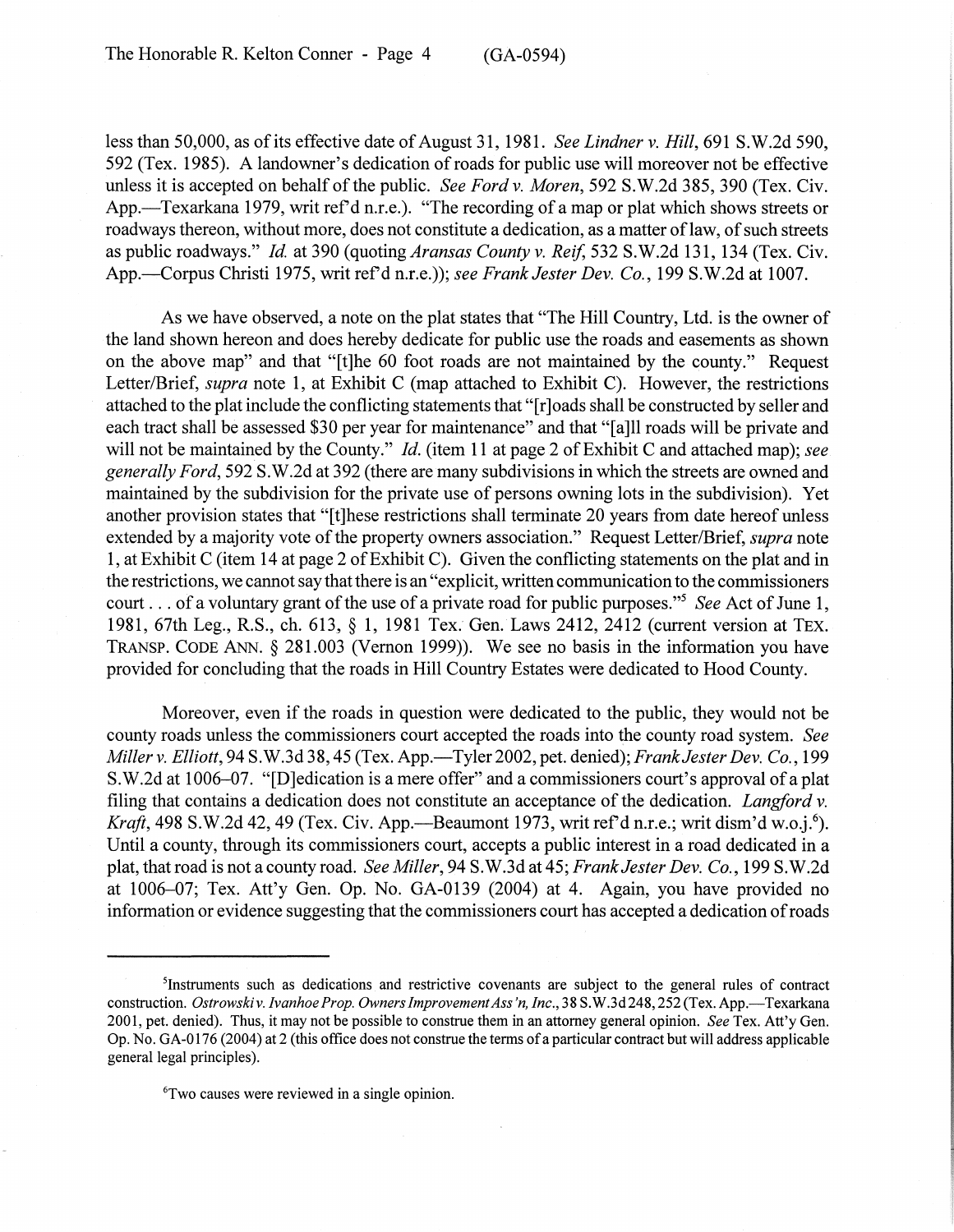in the Hill Country Estates subdivision. As already indicated, the commissioners court's approval of a plat for filing does not constitute acceptance of a dedication. *See Ford,* 592 S.W.2d at 390, *Frank Jester Dev. Co.,* 199 S.W.2d at 1007. In answer to your first question, we cannot conclude that these roads are county roads or that the commissioners court has any duty to provide for their maintenance.<sup>7</sup>

You also ask a second and third question, which we will answer together:

If a county is not required to maintain the roads in a subdivision under Ouestion 1, if a county commissioner—without the approval of the commissioners' court—uses the county road crew to repair one road in such a subdivision, is the county subsequently obligated to:

(a) Maintain only the road or portion of the road repaired at the request of the commissioner; or

(b) Maintain all of the roads in the subdivision?

If evidence subsequently shows that the commissioner in Question 2 performed work on more than one road and/or on more than one occasion, would that alter your opinion concerning the obligation of Hood County to maintain the subdivision roads?

Request Letter, *supra* note 1, at 4.

As we have already noted, Transportation Code section 281.002 and its predecessor provide that a county may not acquire a public interest in a private road except by purchase, condemnation, dedication, or adverse possession. *See* TEX. TRANSP. CODE ANN. §281.002 (Vernon 1999); Act of June 1, 1981, 67th Leg., R.S., ch. 613, § 2, 1981 Tex. Gen. Laws 2412, 2412. Purchase and condemnation are not at issue here, and we have determined in answer to your first question that dedication of the Hill Country Estates roads to the public is not demonstrated by the information you have provided. Under Transportation Code section 281.004 and its predecessor, maintenance of a private road with public funds does not establish adverse possession ofthe road. *See* TEX. TRANSP. CODE ANN. § 281.004 (Vernon 1999); Act of June 1, 1981, 67th Leg., R.S., ch. 613, § 5, 1981 Tex. Gen. Laws 2412, 2413. Moreover, individual members of the commissioners court have no authority to bind the county by their separate actions. *See Exparte Conger,* 357 S.W.2d 740, 743 (Tex. 1962), *Canales* v. *Laughlin,* 214 S.W.2d 451, 455 (Tex. 1948). We conclude that a county commissioner's maintenance of private roads in Hill Country Estates does not impose on Hood County any obligation to maintain those roads.

<sup>&</sup>lt;sup>7</sup>In view of our conclusion that no dedication of subdivision roads is shown, we need not address Attorney General Opinion GA-0513 (2007).